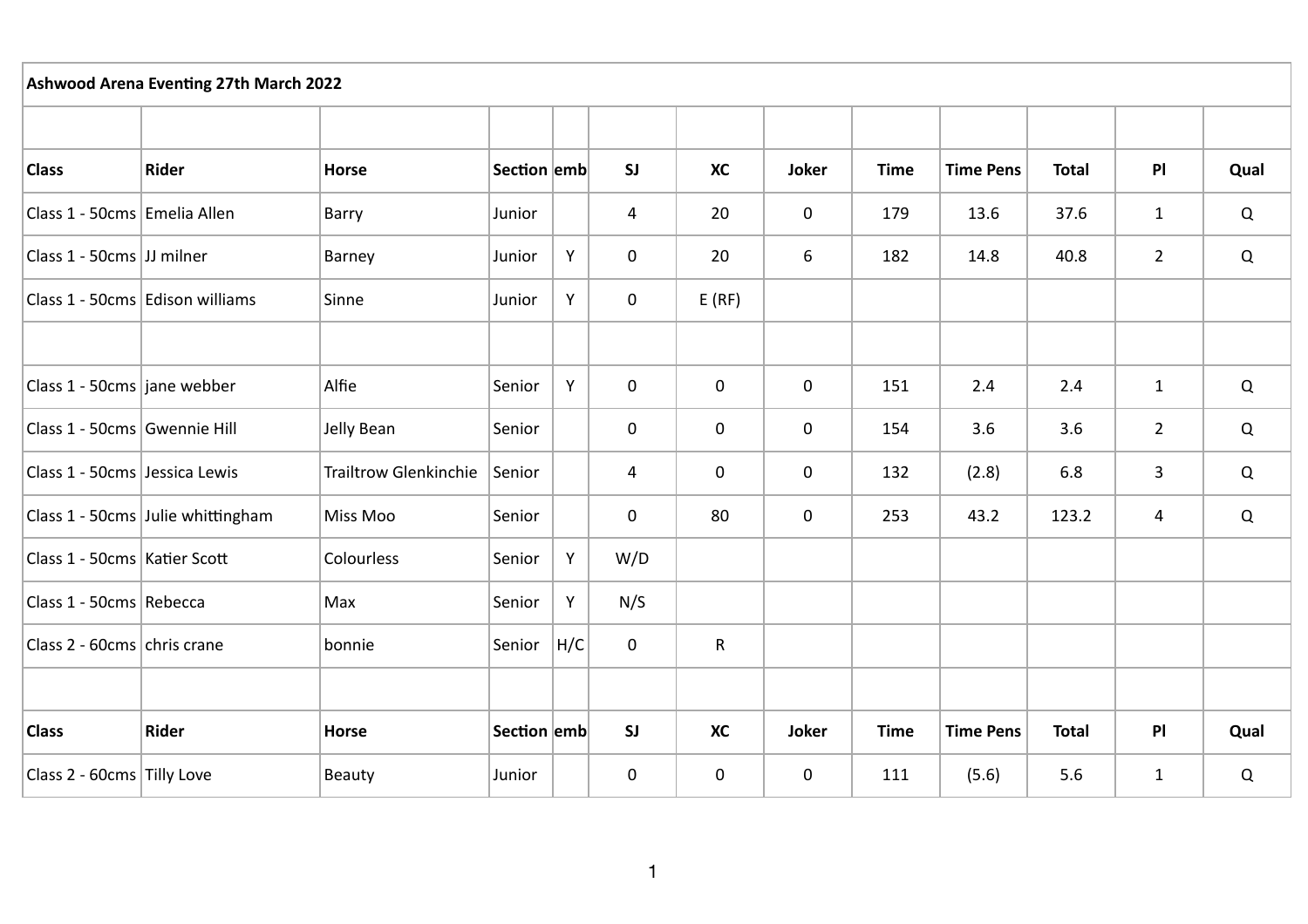| Class 2 - 60cms Molly miller   |                                               | Fudge                        | Junior      |   | 4              | 20        | 0           | 130         | 0.0              | 24.0         | $\overline{2}$ | Q           |
|--------------------------------|-----------------------------------------------|------------------------------|-------------|---|----------------|-----------|-------------|-------------|------------------|--------------|----------------|-------------|
| Class 2 - 60cms Abbe trumper   |                                               | Mix n match                  | Junior      |   | 0              | 20        | 0           | 150         | 8.0              | 28.0         | 3              | Q           |
|                                |                                               |                              |             |   |                |           |             |             |                  |              |                |             |
| Class 2 - 60cms Pippa Balch    |                                               | Sinton Cobweb                | Senior      |   | $\mathbf 0$    | 0         | $\mathbf 0$ | 122         | (1.2)            | 1.2          | $\mathbf{1}$   | Q           |
|                                | Class 2 - 60cms Michelle Woolrich             | Zebedee                      | Senior      |   | $\mathbf 0$    | 0         | 0           | 136         | 2.4              | 2.4          | $\overline{2}$ | Q           |
| Class 2 - 60cms Jessica Lewis  |                                               | <b>Trailtrow Glenkinchie</b> | Senior      |   | 0              | 0         | 6           | 124         | 0.4              | 6.4          | 3              | Q           |
| Class 2 - 60cms Gwennie Hill   |                                               | Jelly Bean                   | Senior      |   | 0              | 0         | 0           | 147         | 6.8              | 6.8          | $\overline{a}$ | Q           |
|                                | Class 2 - 60cms Eleanor-Mai Hopkinson Minogue |                              | Senior      |   | $\overline{4}$ | 20        | 6           | 176         | 18.4             | 48.4         | 5              |             |
| Class 2 - 60cms Cath Morrilly  |                                               | Tilly                        | Senior      |   | 8              | 0         | $\mathbf 0$ | 232         | 40.8             | 48.8         | 6              |             |
| Class 2 - 60cms Jewel Johnson  |                                               | Pen Dancer Amy Pond Senior   |             |   | 4              | 60        | 0           | 187         | 22.8             | 86.8         |                |             |
| Class 2 - 60cms chris crane    |                                               | bonnie                       | Senior      | Υ | W/D            |           |             |             |                  |              |                |             |
| Class 2 - 60cms Rebecca        |                                               | Max                          | Senior      | Y | N/S            |           |             |             |                  |              |                |             |
|                                |                                               |                              |             |   |                |           |             |             |                  |              |                |             |
| <b>Class</b>                   | Rider                                         | <b>Horse</b>                 | Section emb |   | SI             | <b>XC</b> | Joker       | <b>Time</b> | <b>Time Pens</b> | <b>Total</b> | P <sub>1</sub> | Qual        |
| Class 3 - 70cms Oona Gowan     |                                               | Gingerbread Man              | Junior      |   | $\mathbf 0$    | 0         | 0           | 114         | (4.4)            | 4.4          | $\mathbf{1}$   | $\mathsf Q$ |
| Class 3 - 70cms Oona Gowan     |                                               | Blazey                       | Junior      |   | 4              | 20        | 0           | 136         | 2.4              | 26.4         | $\overline{2}$ | Q           |
| Class 3 - 70cms Jessica miller |                                               | Wolfie                       | Junior      |   | 4              | 20        | 0           | 142         | 4.8              | 28.8         | 3              | Q           |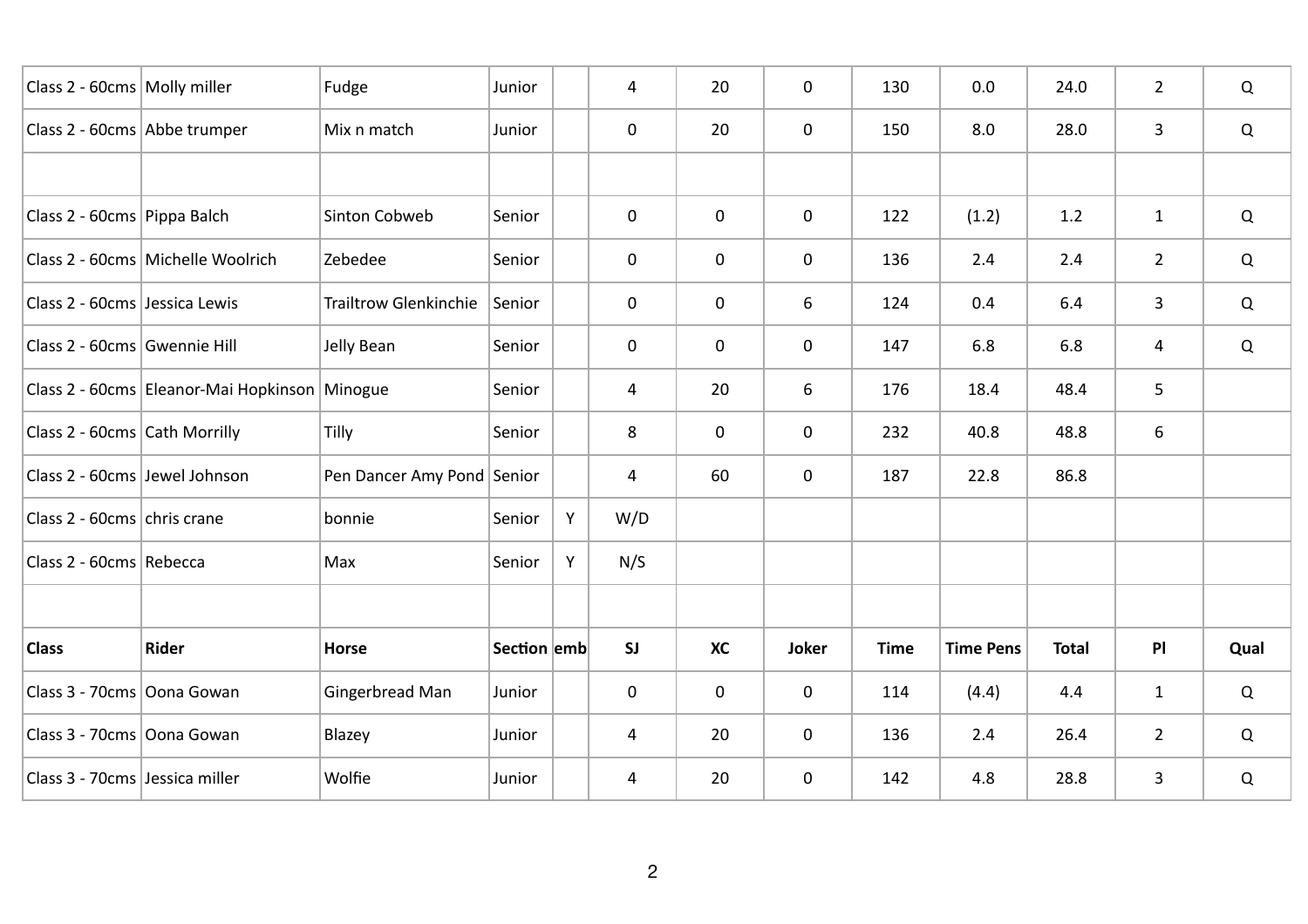| Class 3 - 70cms Demi Smith      |                                 | Johnny                    | Junior      |   | 4           | 60        | 0           | 164         | 13.6             | 77.6         | 4              | Q    |
|---------------------------------|---------------------------------|---------------------------|-------------|---|-------------|-----------|-------------|-------------|------------------|--------------|----------------|------|
|                                 |                                 |                           |             |   |             |           |             |             |                  |              |                |      |
| Class 3 - 70cms Skye Bowen      |                                 | Minniesmore Oonagh Senior |             |   | $\mathbf 0$ | 0         | 0           | 134.61      | $1.6*$           | 1.6          | $\mathbf{1}$   | Q    |
| Class 3 - 70cms Sarah Thomas    |                                 | <b>Willis</b>             | Senior      |   | $\mathbf 0$ | 0         | $\mathbf 0$ | 134.76      | 1.6              | 1.6          | $2^{\circ}$    | Q    |
| Class 3 - 70cms Pippa Balch     |                                 | Sinton Cobweb             | Senior      |   | $\mathbf 0$ | 0         | 0           | 113         | (4.8)            | 4.8          | 3              | Q    |
| Class 3 - 70cms Sally Brett     |                                 | Taylor                    | Senior      |   | $\mathbf 0$ | 0         | 6           | 118         | (2.8)            | 8.8          | $\overline{a}$ | Q    |
| Class 3 - 70cms Anna richards   |                                 | His grace                 | Senior      |   | 0           | 20        | 0           | 131         | 0.4              | 20.4         | 5              |      |
| Class 3 - 70cms Donna Wilby     |                                 | Carnaween Berry           | Senior      |   | $\mathbf 0$ | 20        | $\mathbf 0$ | 152         | 8.8              | 28.8         | 6              |      |
|                                 | Class 3 - 70cms Helen Dolisznyj | <b>Bold Connor</b>        | Senior      |   |             |           |             |             |                  |              |                |      |
|                                 |                                 |                           |             |   |             |           |             |             |                  |              |                |      |
| <b>Class</b>                    | Rider                           | <b>Horse</b>              | Section emb |   | SI          | <b>XC</b> | Joker       | <b>Time</b> | <b>Time Pens</b> | <b>Total</b> | P              | Qual |
| Class 4 - 80cms Donna Wilby     |                                 | Carnaween Berry           | Senior      |   | 0           | 0         | 0           | 128         | 0.0              | 0.0          | $\mathbf{1}$   | Q    |
| Class 4 - 80cms Molly Bratton   |                                 | Ferro Grace               | Senior      |   | $\mathbf 0$ | 0         | $\mathbf 0$ | 116         | (3.6)            | 3.6          | $\overline{2}$ | Q    |
| Class 4 - 80cms Jewel Johnson   |                                 | <b>Gwallwy Arian</b>      | Senior      |   | $\mathbf 0$ | 0         | 0           | 114         | 4.4              | 4.4          | 3              | Q    |
|                                 | Class 4 - 80cms Sammy Langley   | Archie                    | Senior      |   | $\mathbf 0$ | 0         | 0           | 113         | (4.8)            | 4.8          | 4              | Q    |
| Class 4 - 80cms Tracy young     |                                 | Smithy's last Chance      | Senior      | Y | $\mathbf 0$ | 0         | 6           | 113         | (4.8)            | 10.8         | 5              |      |
| Class 4 - 80cms Millie Spalding |                                 | William                   | Senior      |   | 12          | 0         | 0           | 115         | (4.0)            | 16           | 6              |      |